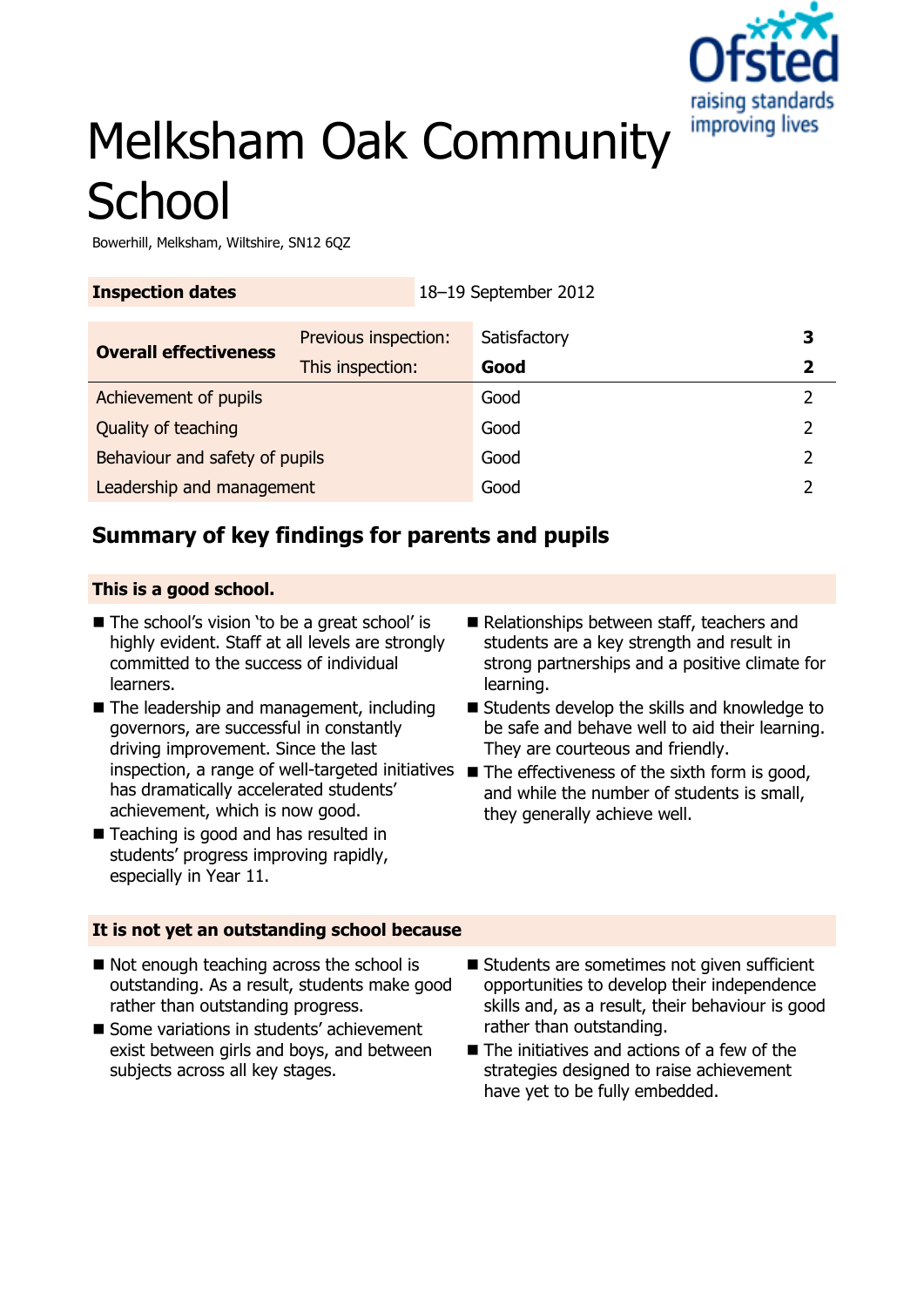## **Information about this inspection**

- The inspection team visited 44 lessons, observing 44 teachers. Fourteen lessons were observed jointly with members of the senior leadership team. The team also conducted a series of brief observations of learning in classrooms and around the school.
- Meetings were held with groups of students, the Chair of the Governing Body and other governors, and staff.
- Inspectors took account of the 24 responses to the on-line questionnaire (Parent View) and the school's analysis of its own questionnaire.
- They observed the school's work, and looked at improvement plans, records and analyses of students' behaviour, the tracking of students' progress and examples of students' work. They looked at the school's attendance figures and monitoring information.

# **Inspection team**

| Raymond Lau, Lead inspector | <b>Additional inspector</b> |
|-----------------------------|-----------------------------|
| <b>Elizabeth Cooper</b>     | <b>Additional inspector</b> |
| Patricia MacLachlan         | <b>Additional inspector</b> |
| <b>Robert Smith</b>         | <b>Additional inspector</b> |
| Svetlana Raymond            | <b>Additional inspector</b> |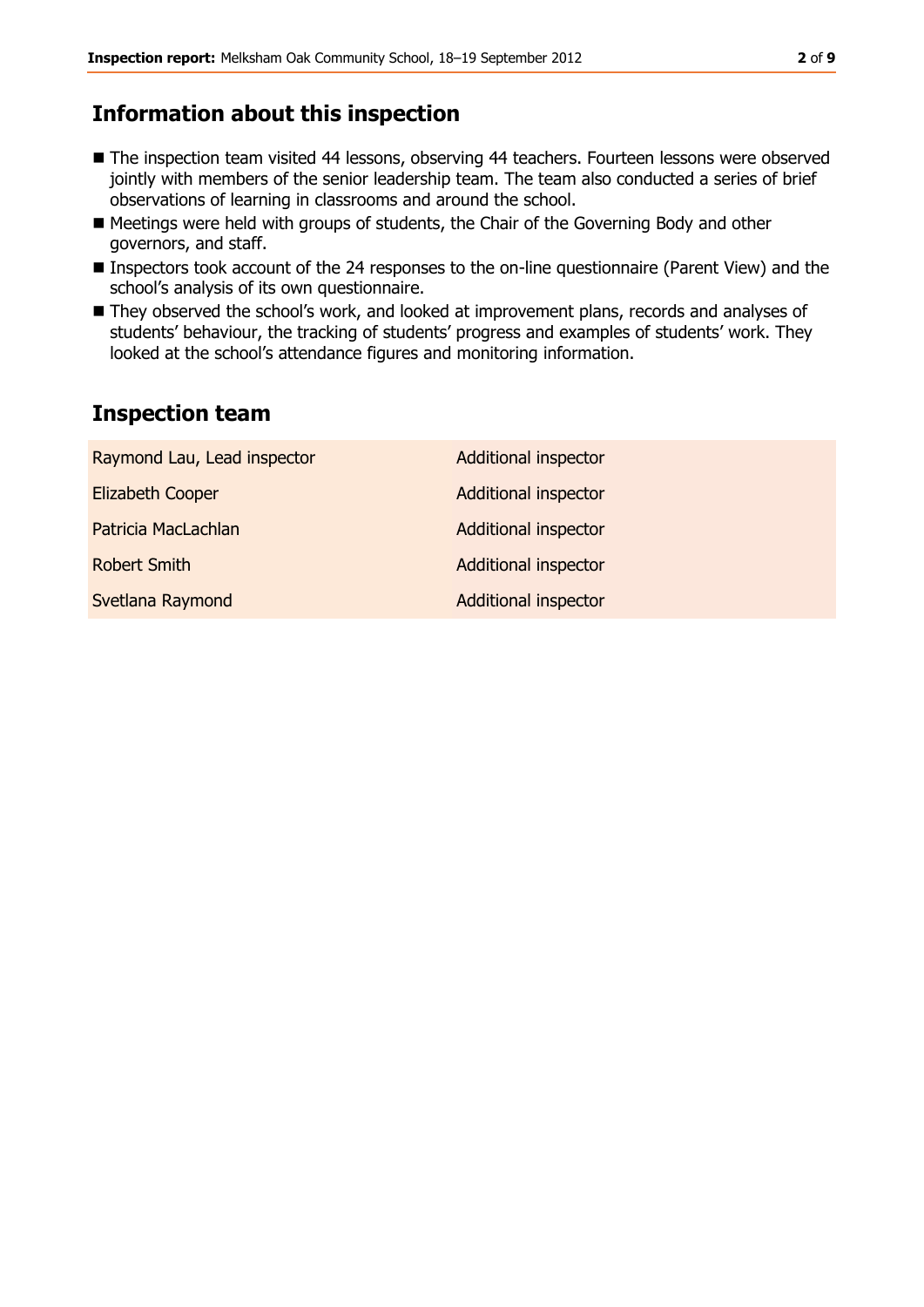# **Full report**

# **Information about this school**

- This is a larger than average-sized secondary school. Almost all students are from a White British background and speak English as their first language. The proportion of girls in the school is below the national average.
- The proportion of students known to be eligible for the pupil premium is below the national average. The proportion of students supported by school action and school action plus is above average, with some experiencing moderate learning and/or behaviour difficulties. The proportion of students with a statement of special educational needs is similar to schools nationally.
- The school specialises in technology.
- It meets the government's current floor standards, which set the minimum expectations for students' attainment and progress.
- At the time of the inspection, half of the Year 7 students were on a residential trip.

# **What does the school need to do to improve further?**

- Accelerate students' achievement, so that it is outstanding, by:
	- ensuring that all staff have sufficiently high expectations of students, resulting in a greater proportion making rapid and sustained progress
	- decreasing the variations in students' attainment and progress between subjects and between girls and boys.
- Improve the quality of teaching so that a greater proportion is outstanding, by:
	- consistently implementing learning activities that constantly challenge all learners to make more progress
	- ensuring that teachers' assessment of students' work is more effective in providing students with guidance on the next steps to develop their learning
	- increasing opportunities for students to take responsibility for their own learning, and the learning of others.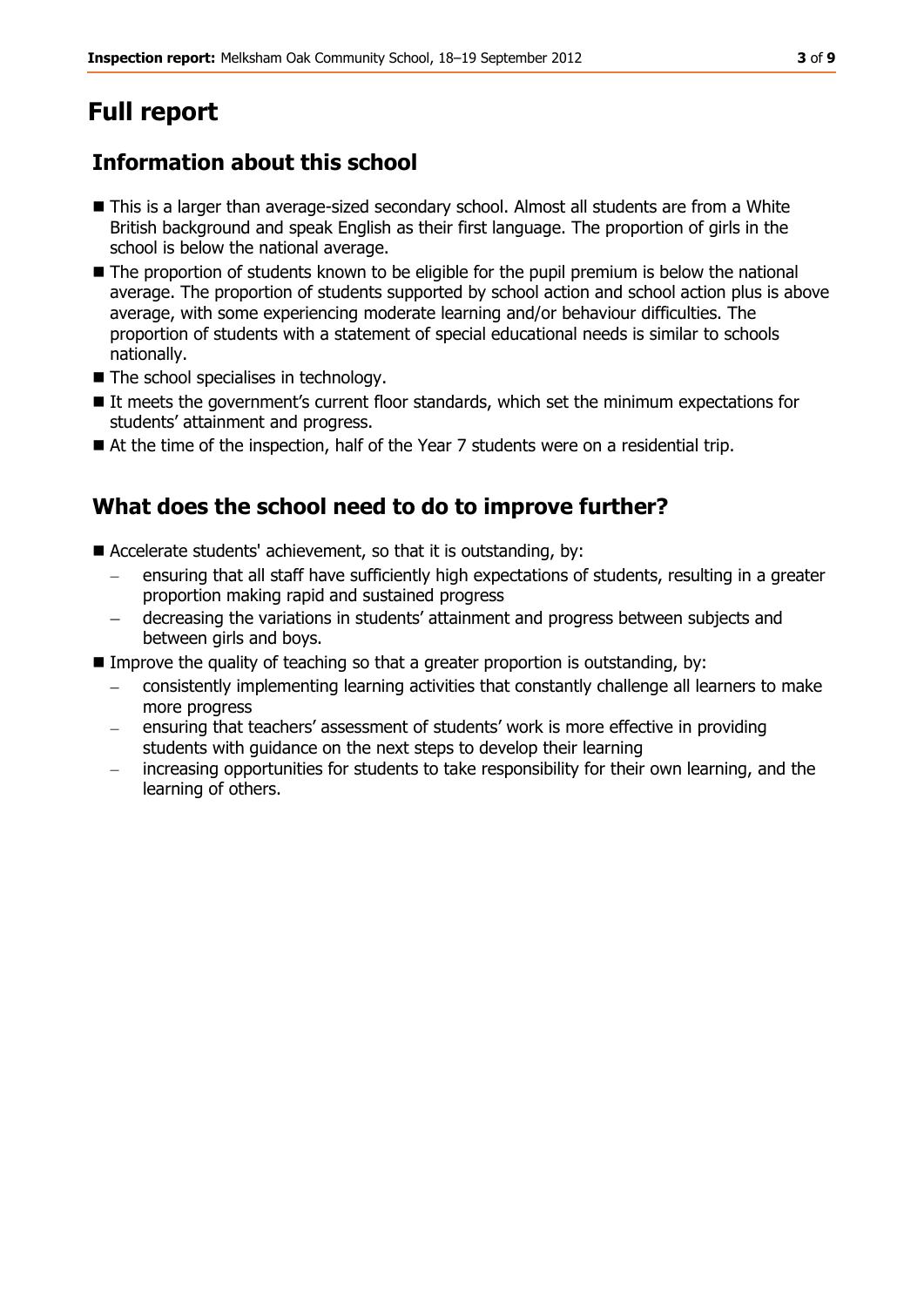# **Inspection judgements**

#### **The achievement of pupils is good**

- Many students join the school with knowledge and skills that are below national expectations. In Key Stage 3, students develop the knowledge, skills and confidence to assist them in achieving well. There are, however, some variations in students' achievement between English, mathematics and science. Students' attainment in reading is improving due to well-targeted intervention and strategies. Girls' achievement is generally better than that of the boys.
- In Key Stage 4, achievement has accelerated rapidly since the previous inspection. Attainment in English and mathematics has improved and is now broadly average. Whilst the performance in subjects has sharply improved in 2012, achievement in physical education, food technology and business studies was not as high as in other subjects.
- During the inspection, the majority of students made good progress in lessons across a wide range of subjects. For example, students confidently rehearsed a scene portraying racism in a Year 11 drama lesson. The proportion of students making typically expected progress from their starting points compares favourably with national expectations. This picture has significantly improved in 2012 as all students made at least the progress expected in both English and mathematics. The proportion of students exceeding expected progress has improved.
- Disabled students and those who have special educational needs make good progress because of the very well targeted intervention support and strategies. Those students who are supported by the pupil premium make good progress, as do those of minority ethnic heritage.
- While the sixth form numbers are relatively small, the achievement of students is improving. Students' attainment is broadly average, although the proportion of students gaining the highest grades is below that found nationally. There are some variations in performance, with girls performing better than some boys. The retention of students throughout the courses has improved significantly.
- Achievement is not outstanding because the proportion of students making outstanding progress over time is not high enough in both English and mathematics. The school is addressing the differences in the performance of subjects with clear actions, and closing the gap between girls and boys.

### **The quality of teaching is good**

- A sizeable majority of the teaching is typically good. The school has worked hard to ensure that there is no inadequate teaching. However, a small minority of teaching is still judged to require improvement. Teachers have strong subject knowledge and use a common language that is shared with the learners.
- The key characteristics of lessons that feature good and outstanding teaching include:
	- implementing learning activities that enable learners to make good progress  $\frac{1}{2}$
	- strong relationships between teachers and students, which promote a supportive climate  $\equiv$ for learning
	- teachers' effective use of questioning, particularly in re-shaping students' misconceptions
	- good quality resources that are prepared and utilised well
	- activities implemented at a brisk pace.
- $\blacksquare$  The school has actively promoted the development of reading, writing and mathematics through a range of initiatives, such as 'POW Man' (Punctuation Organisation and Words) and 'Number Ninja'. These strategies are having a positive effect on students' interests and contributing to their achievement.
- Where teaching is outstanding, students, particularly in the sixth form, are given opportunities to develop their independent learning skills. However, this very good practice is not sufficiently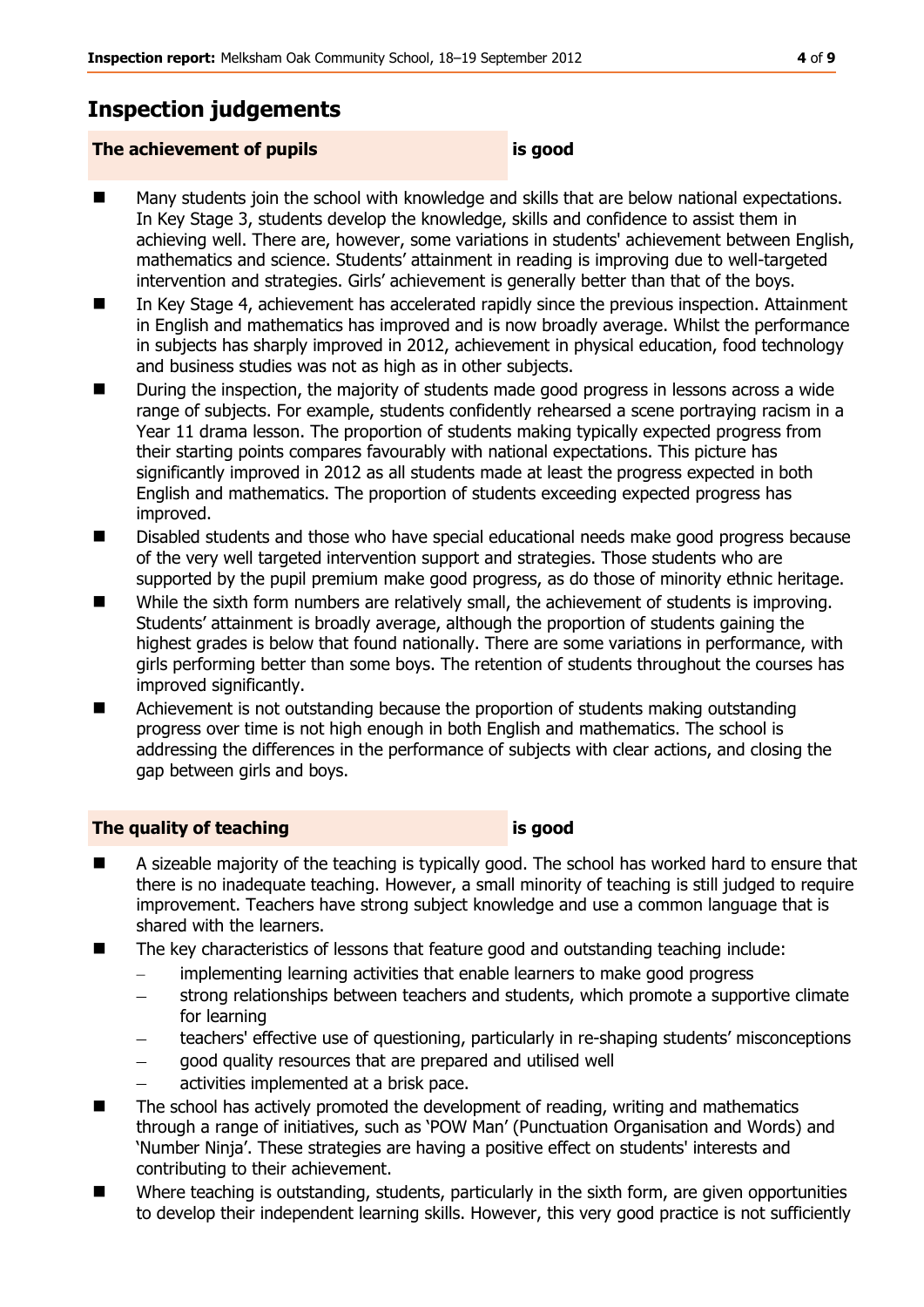widespread for teaching to be judged outstanding overall.

- Lesson observations and other evidence show that teaching requires improvement in a small minority of lessons where:
	- $\frac{1}{2}$ learning is limited because teachers' explanations were too long
	- work given is not always well pitched to sufficiently challenge specific groups of students  $\overline{\phantom{0}}$ teachers' expectations of what students could achieve were not high enough.
- Disabled students and those with special educational needs learn well across the school because the deployment of support staff is successful and they show effective use of questioning to stimulate students' thinking. As a result, students are focused, persevere and achieve well from the focused intervention work.
- The assessment of students' work is sometimes inconsistent in terms of providing students with guidance on the next steps towards improvement. While verbal feedback to students is a key strength of the school, and pockets of good practice exist, the marking of work is variable across the school.

#### **The behaviour and safety of pupils are good**

- The school has positively created a strong climate of inclusion, trust and support. This has subsequently led to the students' successful achievement, noticeably at Key Stage 4. A range of rewards is in place to motivate students to achieve. Some aspects of the school's work are at a relatively early stage and have yet to be fully embedded; hence, it is too early to measure the effectiveness of these systems.
- Students are positive, friendly and polite. The overwhelming majority of them demonstrate good manners and effective communication skills. Their behaviour is typically good, as is their attitude to learning. They participate in lessons effectively and generally contribute to their learning. However, in a small minority of lessons a few individuals very occasionally disrupt the learning of others. This is usually linked to the quality of teaching.
- Students' attendance is broadly average. The number of those deemed to be persistently absent is decreasing because of the intervention work and strengthening of working relationships with parents and carers. Students are punctual in arriving at school and to lessons.
- Students feel safe in the school. A few incidents of bullying do occur, but the students reported that these are dealt with swiftly by teachers. Students had good knowledge of different types of bullying, including cyber bullying and homophobia. Their good level of awareness of what constitutes safe and unsafe practices is clear. Students are knowledgable about internet safety, protecting themselves sensibly when using social media network sites.
- Although attitudes to learning are good, students do not have enough opportunities to develop skills of leadership, independent learning and collaborative work.

#### **The leadership and management are good**

- The headteacher, ably assisted by the senior team, provides strong and decisive leadership. A very supportive climate of trust, support and accountability of all staff is established. There are opportunities for middle leaders to be co-opted as part of the enhanced senior leadership team. The middle leaders are united, effective and very supportive of the school's journey, while their monitoring is robust and rigorous. Nevertheless, they are aware that there are still some variations in performance across some subjects.
- $\blacksquare$  Since the last inspection, the leadership has driven improvements in rapidly raising achievement at Key Stage 4 and in the sixth form, and strengthened attendance and behaviour. Target setting is robust and is carefully monitored by the leadership team.
- The school development plan focuses on the key priorities and self-evaluation is robust. As a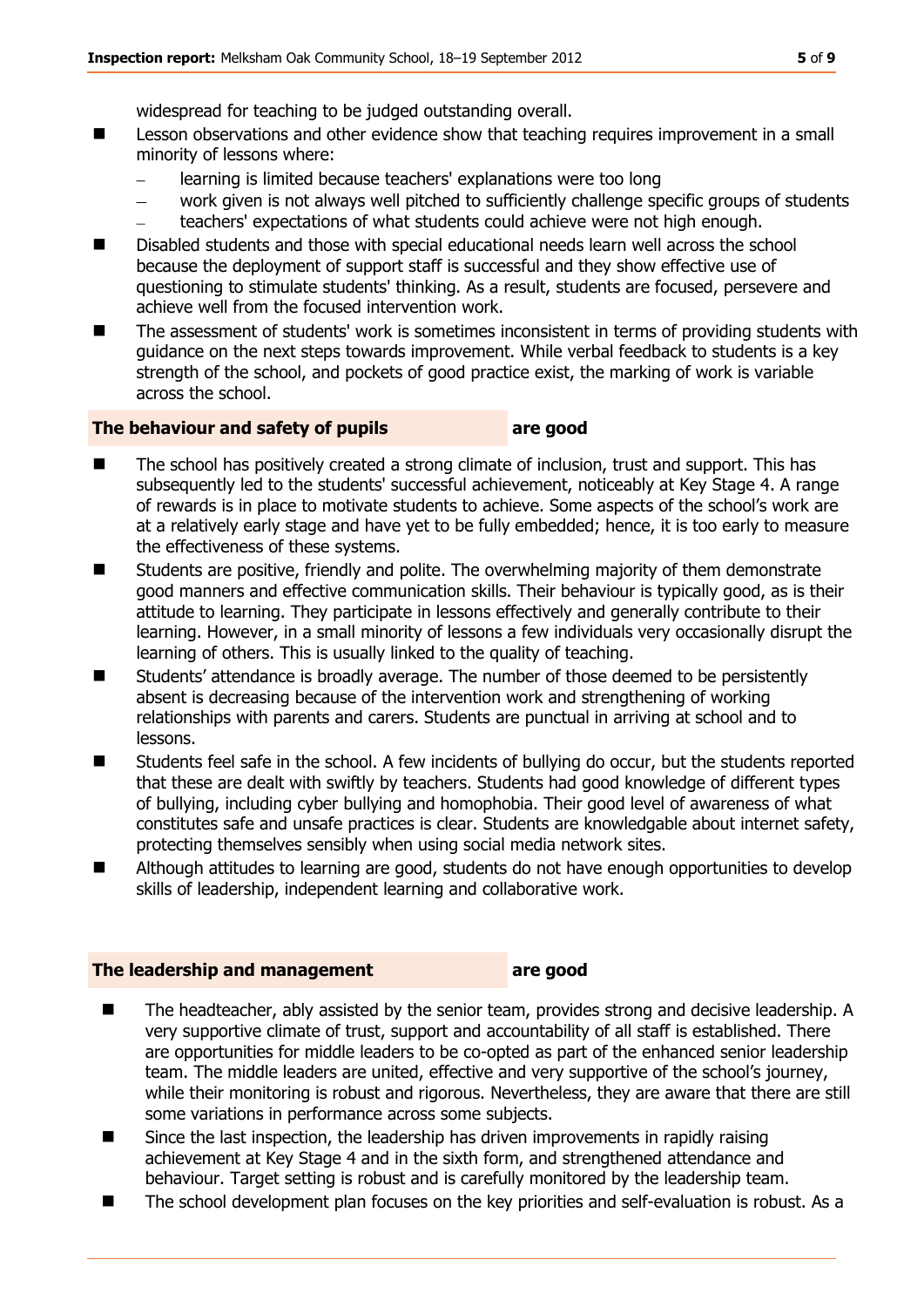result, the school has good capacity to improve. The local authority has provided good support in monitoring the school and has assisted in accelerating students' achievement.

- The management of teaching is effective. The school places students' learning at the heart of its operations and has ensured the development of consistent approaches to teaching and learning. Teachers' and leaders' expertise is used well in delivering specific workshops and sessions to other members of staff.
- Coaching further personalises individual teachers' development, and this approach has had considerable impact on improving the performance of staff. The new Teachers' Standards are being used as part of the school's systems for managing staff performance.
- The curriculum is broad and balanced with a clear focus on reading, writing and literacy. The new Year 7 curriculum is innovative, but it is too early to judge its impact. The Key Stage 4 pathways offer a wide range of courses, allowing personalisation of the curriculum. The sixth form curriculum is adapted well to the needs of the students.

#### **The governance of the school:**

- $-$  is visible, holding the school to account for the students' monitoring effectively
- is proactive in subject areas, conducting visits and monitoring learning
- $-$  has ensured that all safeguarding requirements are fully met.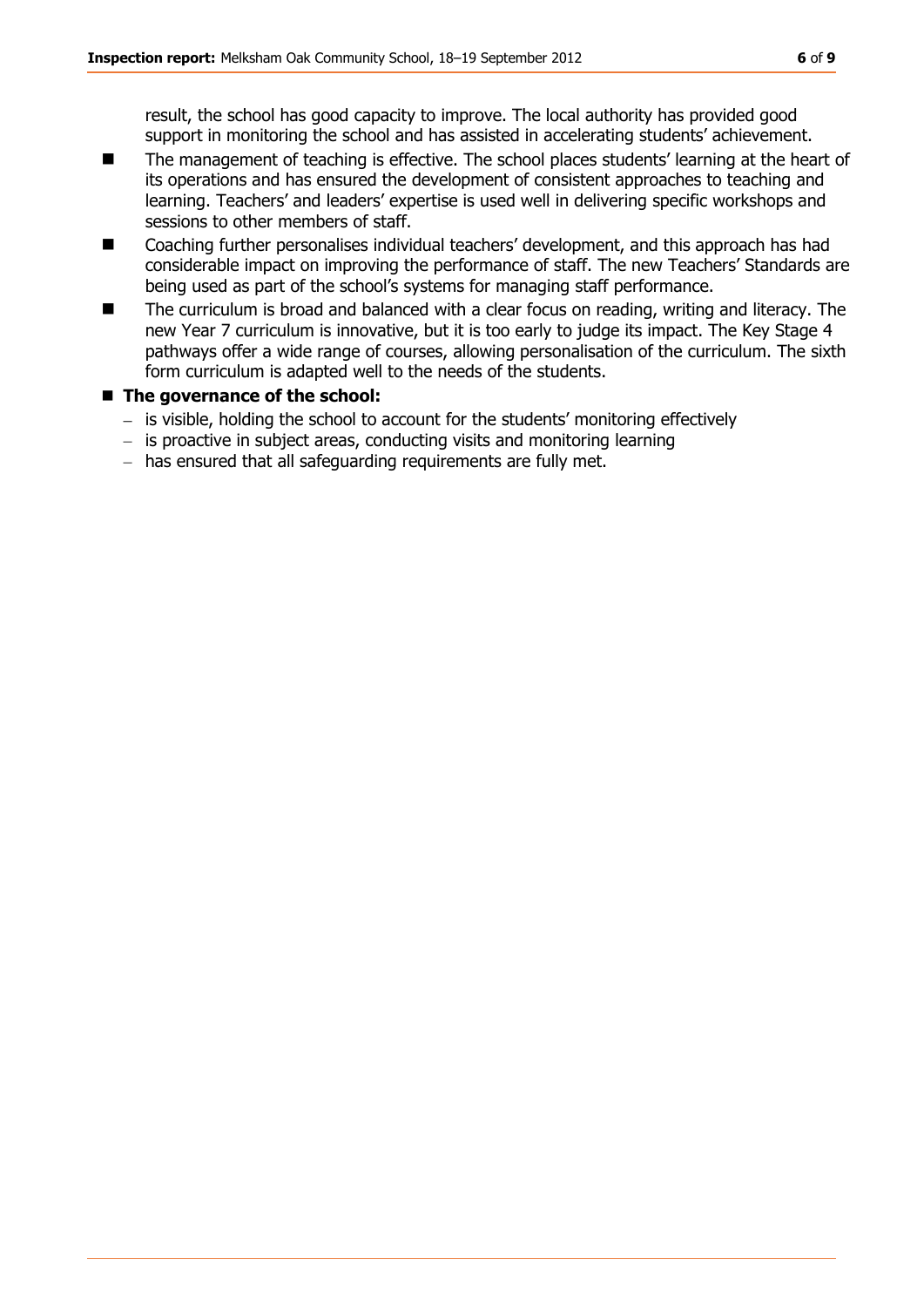# **What inspection judgements mean**

| <b>School</b> |                         |                                                                                                                                                                                                                                                                                                                                                                         |
|---------------|-------------------------|-------------------------------------------------------------------------------------------------------------------------------------------------------------------------------------------------------------------------------------------------------------------------------------------------------------------------------------------------------------------------|
| Grade         | <b>Judgement</b>        | <b>Description</b>                                                                                                                                                                                                                                                                                                                                                      |
| Grade 1       | Outstanding             | An outstanding school is highly effective in delivering outcomes<br>that provide exceptionally well for all its pupils' needs. This<br>ensures that pupils' are very well equipped for the next stage of<br>their education, training or employment.                                                                                                                    |
| Grade 2       | Good                    | A good school is effective in delivering outcomes that provide<br>well for all its pupil's needs. Pupils are well prepared for the next<br>stage of their education, training or employment.                                                                                                                                                                            |
| Grade 3       | Requires<br>improvement | A school that requires improvement is not yet a good school, but it<br>is not inadequate. This school will receive a full inspection within<br>24 months from the date of this inspection.                                                                                                                                                                              |
| Grade 4       | Inadequate              | A school that has serious weaknesses is inadequate overall and<br>requires significant improvement but leadership and management<br>are judged to be Grade 3 or better. This school will receive<br>regular monitoring by Ofsted inspectors.                                                                                                                            |
|               |                         | A school that requires special measures is one where the school<br>is failing to give its pupils an acceptable standard of education<br>and the school's leaders, managers or governors have not<br>demonstrated that they have the capacity to secure the<br>necessary improvement in the school. This school will receive<br>regular monitoring by Ofsted inspectors. |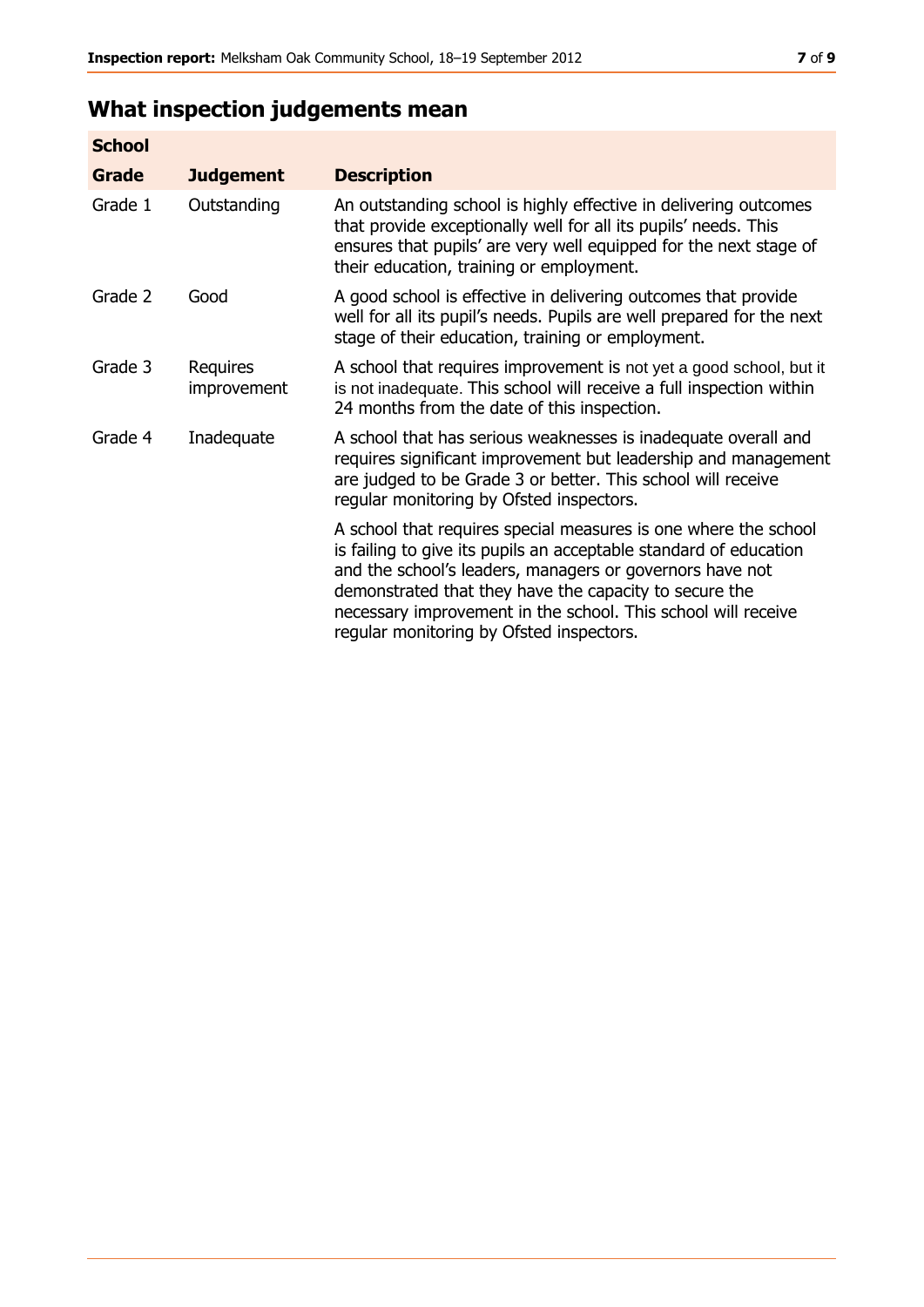# **School details**

| Unique reference number  | 126448    |
|--------------------------|-----------|
| <b>Local authority</b>   | Wiltshire |
| <b>Inspection number</b> | 406367    |

This inspection of the school was carried out under section 5 of the Education Act 2005.

| <b>Type of school</b>                  | Secondary                      |
|----------------------------------------|--------------------------------|
| <b>School category</b>                 | Community                      |
| Age range of pupils                    | $11 - 18$                      |
| <b>Gender of pupils</b>                | Mixed                          |
| Gender of pupils in the sixth form     | Mixed                          |
| Number of pupils on the school roll    | 1175                           |
| Of which, number on roll in sixth form | 121                            |
| <b>Appropriate authority</b>           | The governing body             |
| <b>Chair</b>                           | <b>Ruth Gillings</b>           |
| <b>Headteacher</b>                     | Stephen Clark                  |
| Date of previous school inspection     | 23-24 March 2011               |
| <b>Telephone number</b>                | 01225 792700                   |
| <b>Fax number</b>                      | 01225 790759                   |
| <b>Email address</b>                   | admin@melkshamoak.wilts.sch.uk |